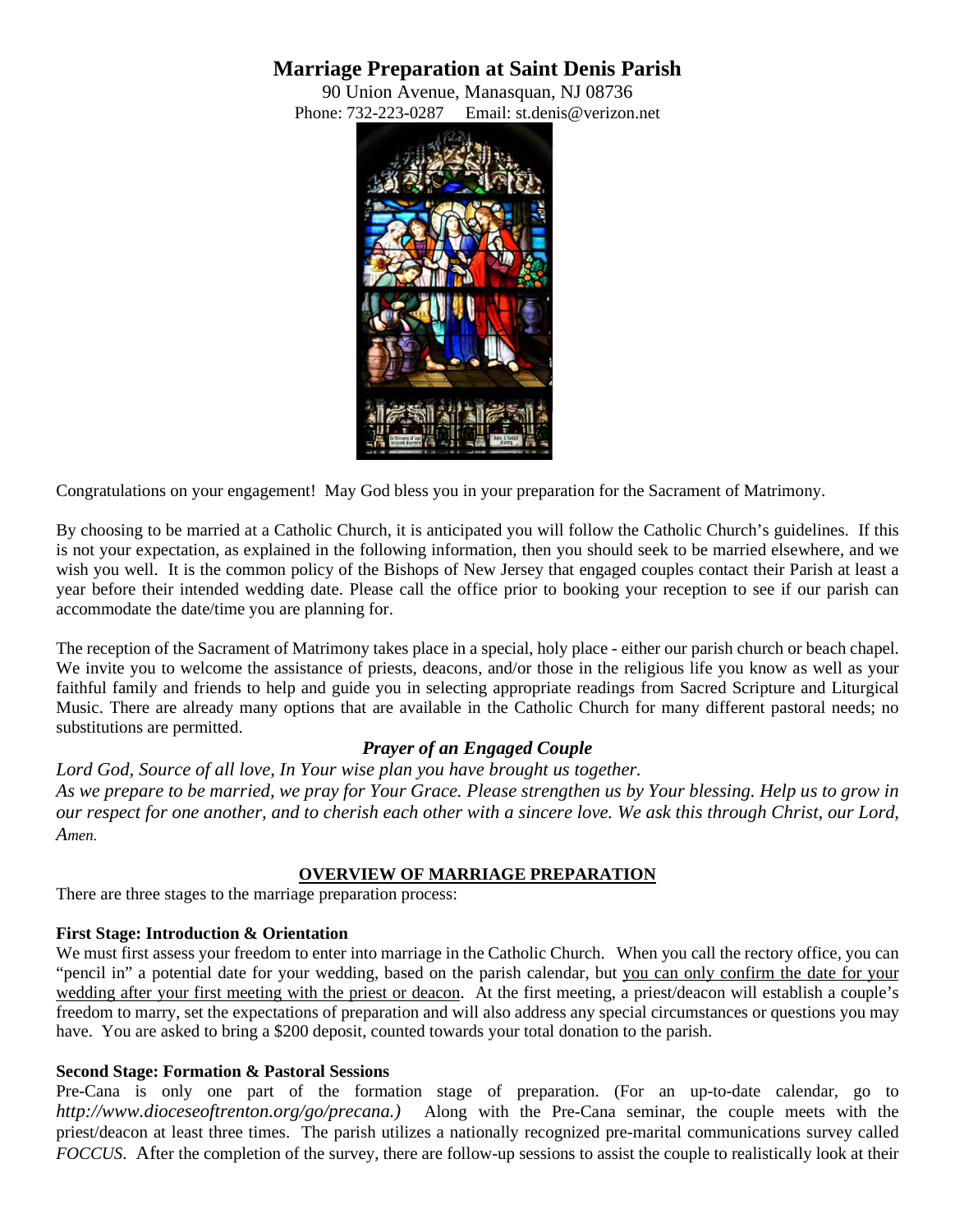relationship and talk about their expectations for married life. There are additional meetings to discuss the Sacrament of Marriage and the life of faith particular to the vocation of marriage. It is the responsibility of the couple to set up Pre-Cana, obtain necessary paperwork and set up the 3-4 wedding formation meetings.

### **Third Stage: The Wedding Liturgy & Beyond**

The priest or deacon works with the couple to plan for the Catholic wedding liturgy two to three months prior to the wedding date. The couple are also advised how to register at their local parish as a married couple, after the wedding. Guidelines for choosing godparents are also given, for future need.

#### **Additional Self-Directed Factors**

### **Spiritual Preparation**

A very important part of your preparation is spiritual. Regular Sunday worship at Mass together is the cornerstone of your preparation for Marriage, and normative for all dedicated Catholics. Couples with different faith backgrounds should have discussions on spirituality and religious practice, and what they value in common. Our life with God is our highest priority, and so it is of upmost importance for engaged couples to develop their spiritual lives. If practicing the faith is not a value, then please reconsider why you would want to be married in the Church.

#### **The Sacrament of Reconciliation (Confession) should also be incorporated into your time of preparation.**

A review of your spiritual life, confessing your sins to God, and celebration of God's mercy and forgiveness in the Sacrament of Reconciliation is a moment of deep spirituality and peace as you prepare to enter into the covenant of Marriage. You can make a meeting with a priest for Confession, or go on any Saturday, at the beginning of your engagement, and certainly a week or two before you celebrate the Sacrament of Marriage.

#### **Frequently Asked Questions**

# **When are weddings scheduled?**

Fridays and Saturdays (12, 1, or 2pm.) and some Sundays. Weddings can be celebrated at Our Lady Star of the Sea Beach Chapel only outside the time between Memorial Day and Labor Day, as there is no parish parking lot at the Beach Chapel.

### **What is the difference of getting married "within" or "without" Mass?**

Marriage within Mass would be appropriate when both the bride and groom are active Catholics and are able to share Holy Communion together.

Marriage without Mass would be appropriate when one person is a member of another religious tradition or does not practice any religion. It is not ecumenically sensitive to offer Holy Communion to a large number of non-Catholic attendees who are not able to receive Communion.

#### **How long is the wedding? How much more time is added if the ceremony takes place within Mass?**

A wedding is never more than an hour even within Mass. A Mass would add about 10-15 minutes. The factors that actually make the wedding take longer are the size of the wedding party and the punctuality of the wedding party and guests.

#### **How do we make choices for the Wedding Liturgy?**

Our parish website has the choices for readings, prayers, and vows that are part of the Catholic Order of Celebrating Matrimony. Nothing secular can replace these. There are permitted customs, approved by the Catholic Church, which you may incorporate if it is your family's custom. Visit our website and choose the "Liturgy" tab, or:

[www.churchofstdenis.org/images/pdf/weddingplanningguide.pdf](http://www.churchofstdenis.org/images/pdf/weddingplanningguide.pdf)

Liturgical Music is chosen through our Liturgical Musician, Mr. Mark Martaranglo. Secular music not appropriate to the celebration is not permitted. **Please contact our Liturgical Musician at least two months prior to your wedding to set up an appointment**: email [labradog07@comcast.net](mailto:labradog07@comcast.net) or call the parish office. Musician fees are paid directly to the musicians. (\$200) FOR ORGANIST AND \$175 FOR CANTOR)

#### **Can we change the liturgy of the Roman Catholic Church?**

No. The couple does not have the right to misappropriate the Liturgy. It is assumed a member of the Catholic Church would not want anything else.

Please note that the following are not to be used: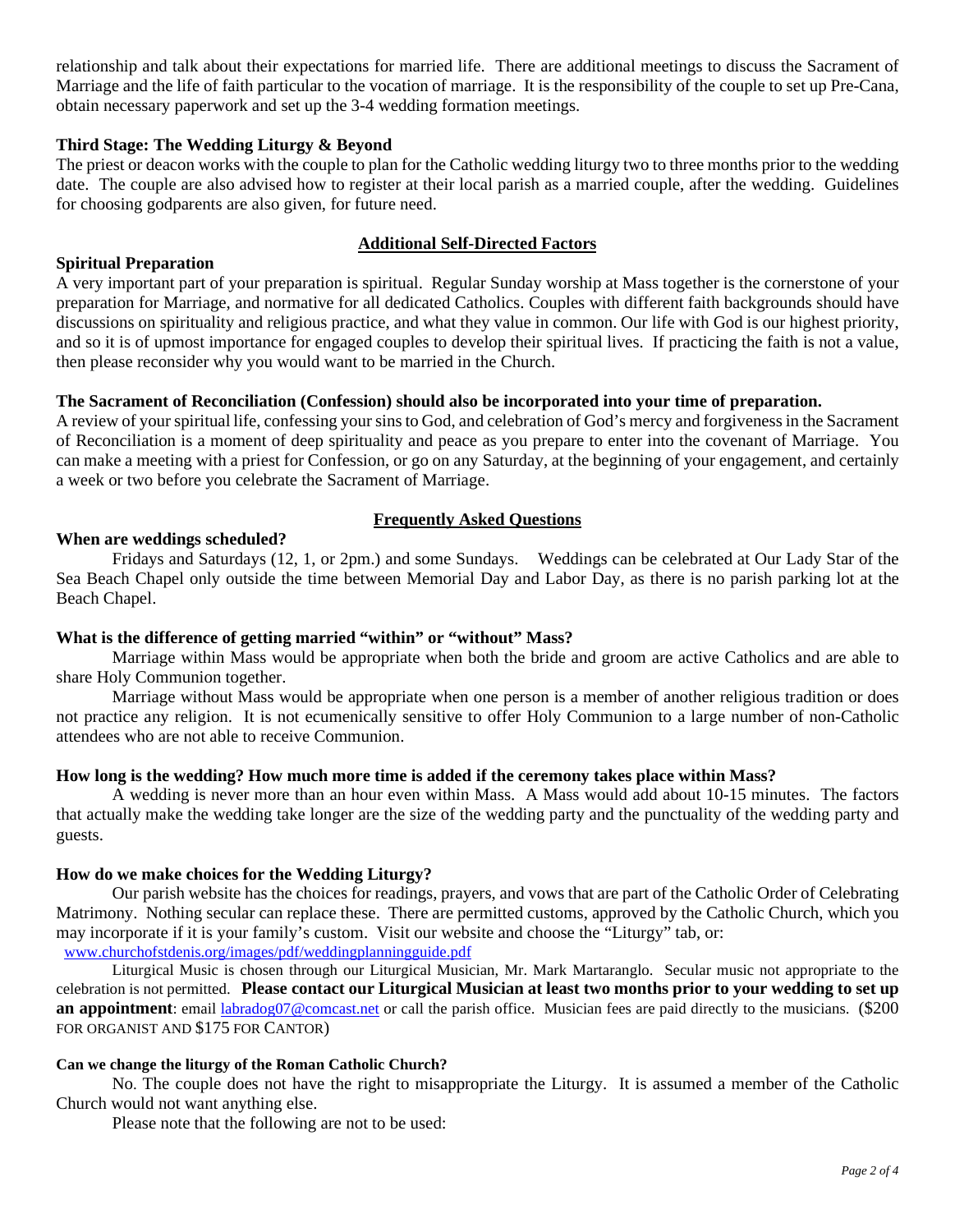Your Own Vows: A Catholic Vow formula describes the appropriate promises of the Sacrament.

Unity Candle has never been part of the Wedding Liturgy. This can be used at the reception and we can provide you information.

Signs are also not part of the Wedding Liturgy. Inappropriate signs will be confiscated.

Flower petals, fake nor real, are not permitted for safety reasons.

Fake snow/confetti/rice cannot be thrown for littering reasons.

Live animals, other than service animals, are not permitted in church.

Aisle runners cannot be used for safety reasons.

# **How can we involve family/friends in our Wedding Liturgy?**

**Readers:** The First and Second Readings along with the Prayer of the Faithful may be read by family members and/or friends.

**Altar Servers:** Practicing altar servers in their parish may also assist at the wedding liturgy.

**Gift Bearers:** At a Nuptial Mass, two to four people may bring forward the gifts of bread and wine.

## **How can we plan to decorate the Church/Chapel?**

Flowers add solemnity and festivity of a wedding. **Florists must contact our office at least two days ahead to coordinate the delivery of flowers**. Please advise your florist that ABSOLUTELY NO TAPE; PUTTY OR ADHESIVES may be used to attach things to the pew markers.

## **Logistical Factors to Consider**

**Couples schedule rehearsals** with the priest or deacon and usually happen the evening before the wedding. **Couples must bring the NJ Wedding License to the rehearsal.** Feel free to bring any programs or bubbles or bells to be used after the ceremony. They will be kept, locked in the sacristy overnight.

**Alcohol** is not permitted to be served or consumed in the church or on parish property. An inebriated groom or bride forfeit the right to have the wedding take place, as it constitutes a potential nullification of validity of freedom of exchange of vows and rings. Inebriated bridesmaids and groomsmen will be asked to leave.

**Church Donation** is \$600.00 for registered parishioners and children of parishioners (who regularly financially support the parish in their weekly donations) and non-parishioners who are being prepared at their home parish (you should be donating at least \$400 to your parish for their work on your behalf). The cost is \$1,000 for non-parishioners who are being prepared at St. Denis parish. (Please know your donation helps the parish operate. It was always seen as an act of devotion to make an offering to God by donating to the work of the church . If the donation is a hardship, please let us know so we may appropriately amend the offering.) Checks are to be made payable to the "Church of St. Denis." You are asked to bring \$200 to the parish at the start of your preparation to show good faith in the preparation process. The rest can be given in installments or before your rehearsal.

# **WHAT DOCUMENTS DO WE NEED TO OBTAIN?**

**Certificate of Baptism** issued within 6 months of your wedding date (it is your responsibility to contact the parish where you were baptized and request a "*Baptism Certificate with Notations*", notations are listed on the reverse of the certificate. We do not want/need your original certificate. Also, proof of Confirmation should be obtained by you.)

**Pre-Cana or Engaged Encounter Certificate** (you will receive one when you participate in the program);

**Testimonial Forms** (we sometimes need to request forms indicating one or both persons are free to marry.);

**Permission Forms** (should they be required by Canon Law for non-Catholic persons);

**NJ Marriage License** (or Civil Marriage Certificate if you are celebrating a Convalidation). The Marriage License should be obtained within 30 days of the date of marriage.

(October 2021)